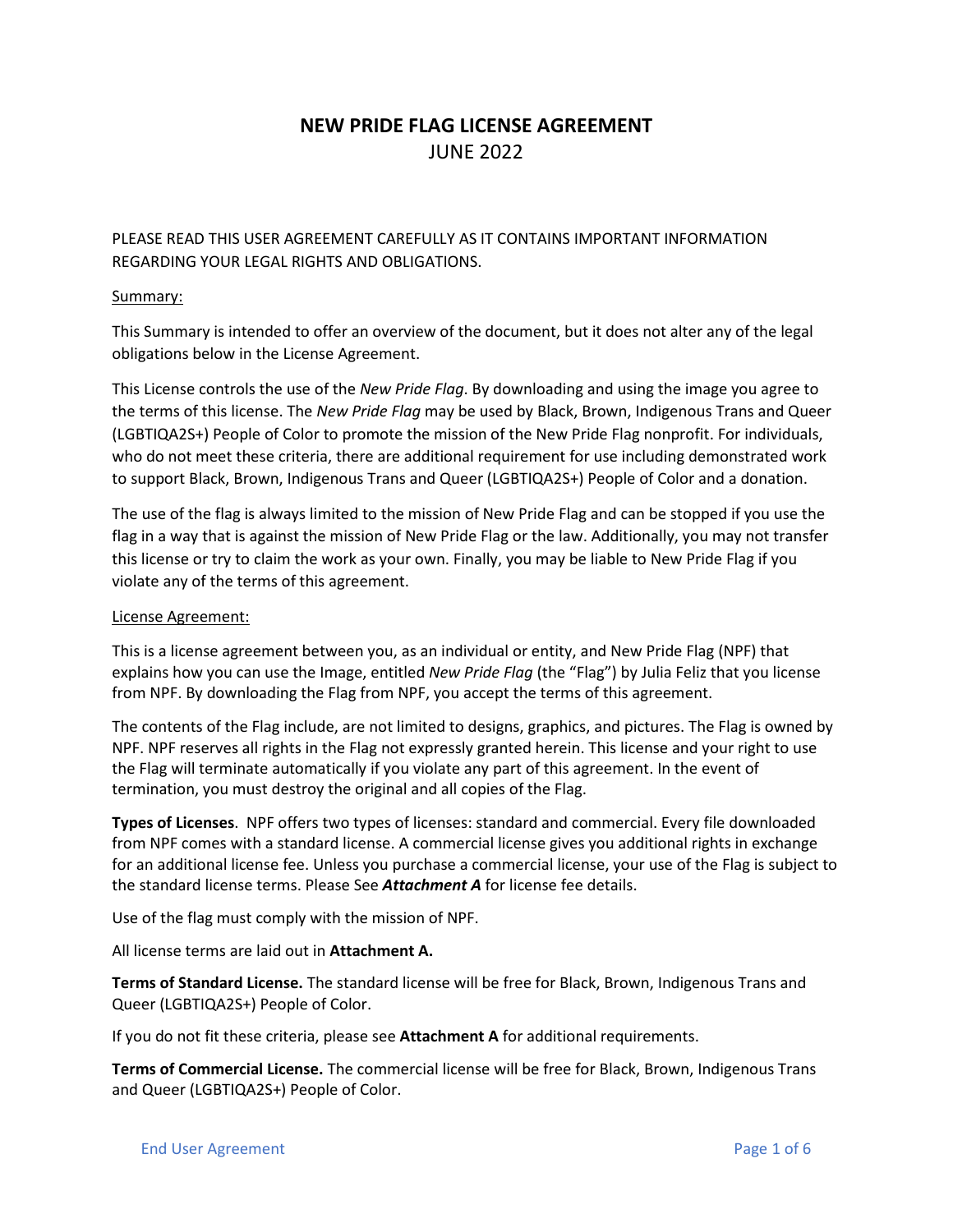If you do not fit these criteria, please see **Attachment A** for additional requirements.

**Use of the Flag.** You may use the Flag in any way that is not restricted (see Restricted Uses below). Subject to those restrictions and the rest of the terms of this agreement, the rights granted to you by NPF are perpetual, non-exclusive, worldwide and unlimited. A standard license allows you to use the Flag without cost for any non-commercial purpose that complies with the mission of NPF.

For purposes of this agreement, "use" means to copy, reproduce, modify, edit, synchronize, display, broadcast, publish, or otherwise make use of.

**Restricted Use**. Please make sure you read the Restricted Uses section below for exceptions.

**No Unlawful Use.** You may not use the Flag in a pornographic, defamatory or other unlawful manner, or in violation of any applicable regulations or industry codes.

**No Standalone File Use.** You may not use the Flag in any way that allows others to download, extract, or redistribute the Flag as a standalone file (meaning just the Flag file itself, separate from the project or end use).

**No Use in Trademark or Logo.** You may not use the Flag (in whole or in part) as the distinctive or distinguishing feature of a trademark, design mark, tradename, business name, service mark, or logo. Additionally, you shall not be entitled to register (in any jurisdiction) such the Flag (in whole or in part) as a trademark.

**No False Representation of Authorship.** You may not falsely represent that you are the original creator of an end use that is made up largely of licensed the Flag. For instance, you cannot create a painting based solely on licensed the Flag and claim that you are the author.

**No Products for Resale.** Unless you purchase a commercial license, you may not use the Flag in connection with any goods or services intended for resale or distribution including, without limitation, cards, stationery items, paper products, calendars, apparel items, posters (printed on paper, canvas, or any other media), DVDs, mobile applications, NFTs or other items for resale, license or other distribution for profit. This includes "on demand" products (meaning products in which the Flag is selected by a third party for customization on such product on a made-to-order basis), including, without limitation, postcards, mugs, t-shirts, posters and other items (this includes the sale of products through custom designed websites, as well as sites such as Esty and cafepress.com).

**No sublicense**. You may not **transfer** or **sublicense** the rights granted to you, meaning that you cannot transfer or sublicense them to anyone else. The only exception is that you may allow subcontractors (for example, your printer or mailing house) or distributors to use the Flag if you have a commercial license in any production or distribution process related to your final project or end use. These subcontractors and distributors may not use the Flag for any other purpose.

**Attribution.** You must include the following credit for all publications of Flag: "New Pride Flag, Julia Feliz"

**Termination.** This agreement is effective until it is terminated by either party. You can terminate this agreement by ceasing use of the Flag and deleting or destroying any copies. NPF may terminate this agreement at any time if you fail to comply with any of the terms, in which case you must immediately: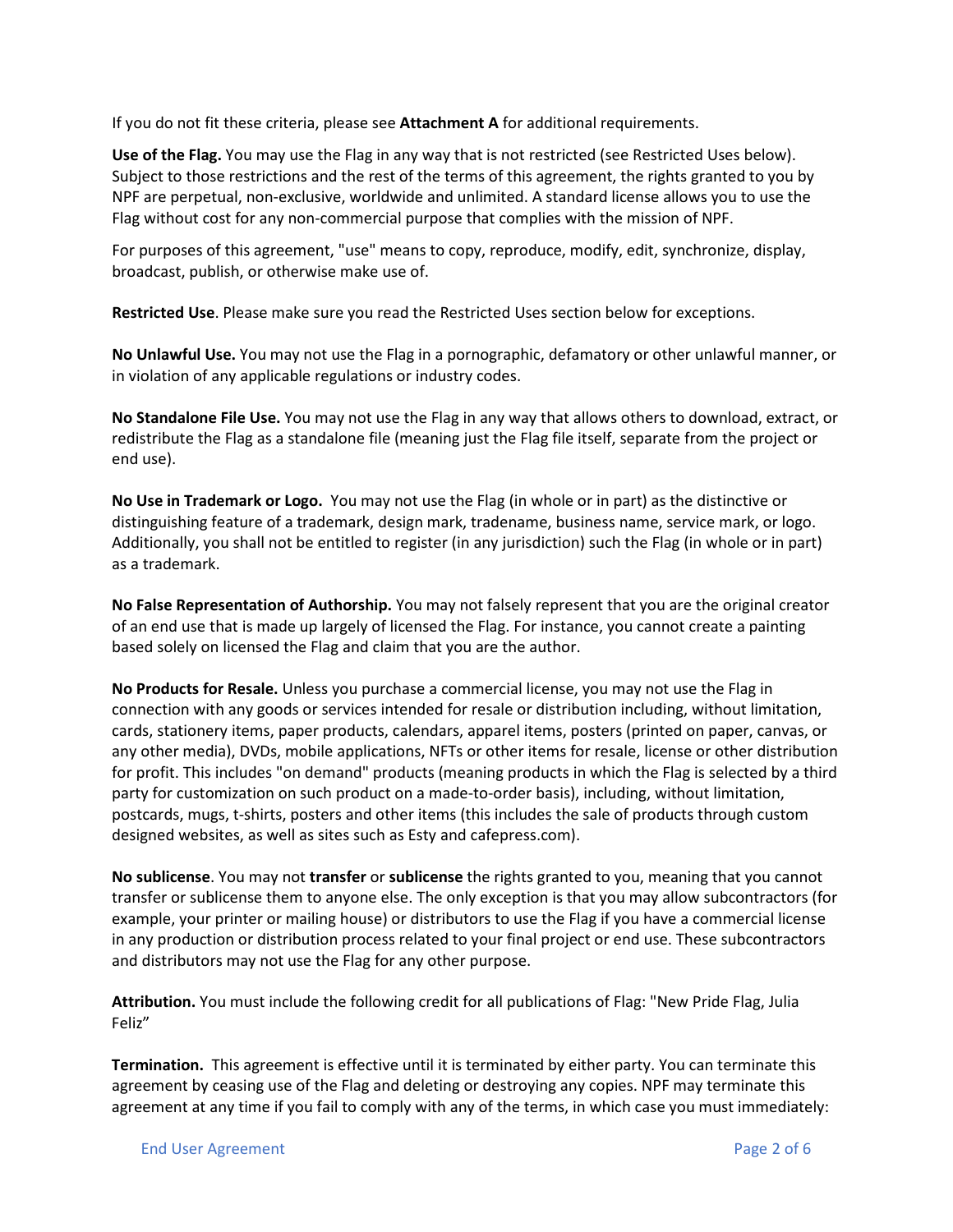cease using the Flag; delete or destroy any copies; and, if requested, confirm to NPF in writing that you have complied with these requirements.

**Social Media Termination.** If you use the Flag on a social media platform or other third-party website and the platform or website uses (or announces that it plans to use) the Flag for its own purpose or in a way that is contrary to this agreement, this agreement shall immediately terminate.

**No Refunds.** NPF does not issue refunds for the Flag. NPF strongly encourages all prospective Users to review the image prior to purchasing Flag or to contact newprideflag@gmail.com for more information.

**No Warranties.** The Flag is provided "as is" without representation, warranty or condition of any kind, either express or implied, including, but not limited to, implied representations, warranties or conditions of merchantability, or fitness for a particular purpose. NPF does not represent or warrant that the Flag will meet your requirements or that its use will be uninterrupted or error free.

**Indemnification of NPF by you.** You agree to defend, indemnify and hold harmless NPF and its parent, subsidiaries, affiliates, and the Flag suppliers, and each of their respective officers, directors and employees from all damages, liabilities and expenses (including reasonable legal costs including attorney fees) arising out of or in connection with any breach or alleged breach by you (or anyone acting on your behalf) of any of the terms of this agreement.

**Limitation of Liability. NPF WILL NOT BE LIABLE TO YOU OR ANY OTHER PERSON OR ENTITY FOR ANY PUNITIVE, SPECIAL, INDIRECT, CONSEQUENTIAL, INCIDENTAL OR OTHER SIMILAR DAMAGES, COSTS OR LOSSES ARISING OUT OF THIS AGREEMENT, EVEN IF NPF HAS BEEN ADVISED OF THE POSSIBILITY OF SUCH DAMAGES, COSTS OR LOSSES. SOME JURISDICTIONS DO NOT PERMIT THE EXCLUSION OR LIMITATION OF IMPLIED WARRANTIES OR LIABILITY.**

**Assignment.** This agreement is personal to you and is not assignable by you without NPF's prior written consent. NPF may assign this agreement, without notice or consent, to any corporate affiliate or to any successor in interest, provided that such entity agrees to be bound by these terms.

**Audit/Certificate of Compliance.** Upon reasonable notice, you agree to provide to NPF sample copies of projects or end uses that contain licensed the Flag, including by providing NPF with free of charge access to any pay-walled or otherwise restricted access website or platform where the Flag is reproduced. If you have a commercial license, you must maintain appropriate books of account and records all in accordance with generally accepted accounting principles and make accurate entries concerning all transactions. NPF and its employees, agents and representatives, shall have the right, upon reasonable notice during reasonable business hours, at any time during your use of the license, but not more than once during any twelve-month period, to examine and have free and full access to your books of account and records relating to this Agreement. If any such audit of your books and records discloses an underpayment of Royalties of more than five percent (5%) with respect to any Contract Year, then you must the reasonable out-of-pocket costs incurred by NPF in connection with the audit, in addition to the amount of Royalties that such examination or audit discloses is owed to NPF together with interest on the unreported amount at a rate equivalent to the prime rate plus four percent (4%).

**Severability.** If one or more of the provisions in this agreement is found to be invalid, illegal or unenforceable in any respect, the validity, legality and enforceability of the remaining provisions should not be affected. Such provisions should be revised only to the extent necessary to make them enforceable.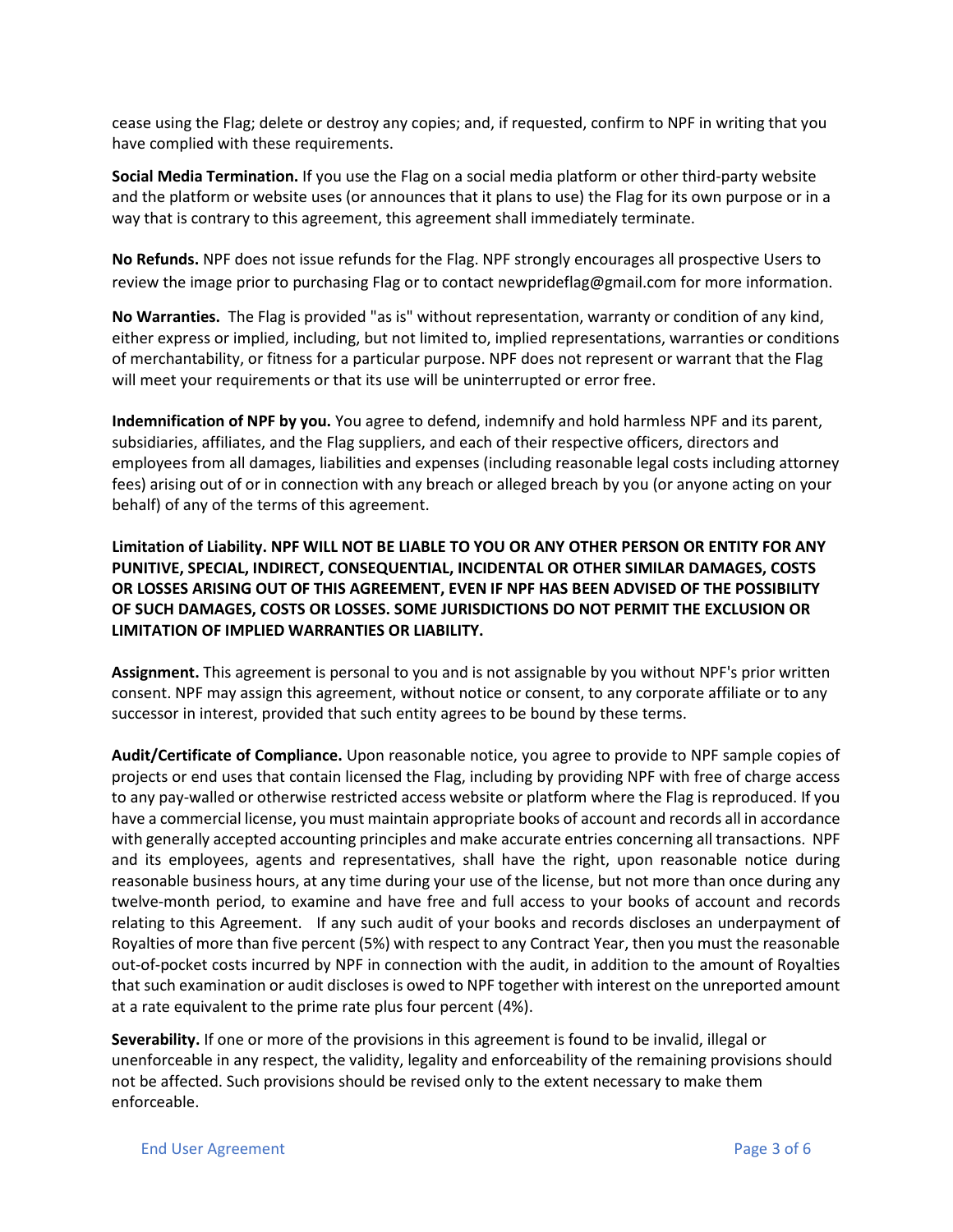**Waiver.** No action of either party, other than express written waiver, may be construed as a waiver of any provision of this agreement.

**Entire Agreement.** No terms of conditions of this agreement may be added or deleted unless made in writing and accepted in writing by both parties or issued electronically by NPF and accepted in writing by you. In the event of any inconsistency between the terms of this agreement and the terms contained on any purchase order sent by you, the terms of this agreement will apply.

**Notice.** All notices required to be sent to NPF under this agreement should be sent via email to newprideflag@gmail.com. All notices to you will be sent via email to the email set out in your account.

**Taxes.** You agree to pay and be responsible for any and all sales taxes, use taxes, value added taxes and duties imposed by any jurisdiction as a result of the license granted to you, or of your use of the licensed the Flag.

**Interest on Overdue Invoices.** If you fail to pay an invoice in full within the time specified, NPF may add a service charge of 1.5% per month, or such lesser amount as is allowed by law, on any unpaid balance until payment is received.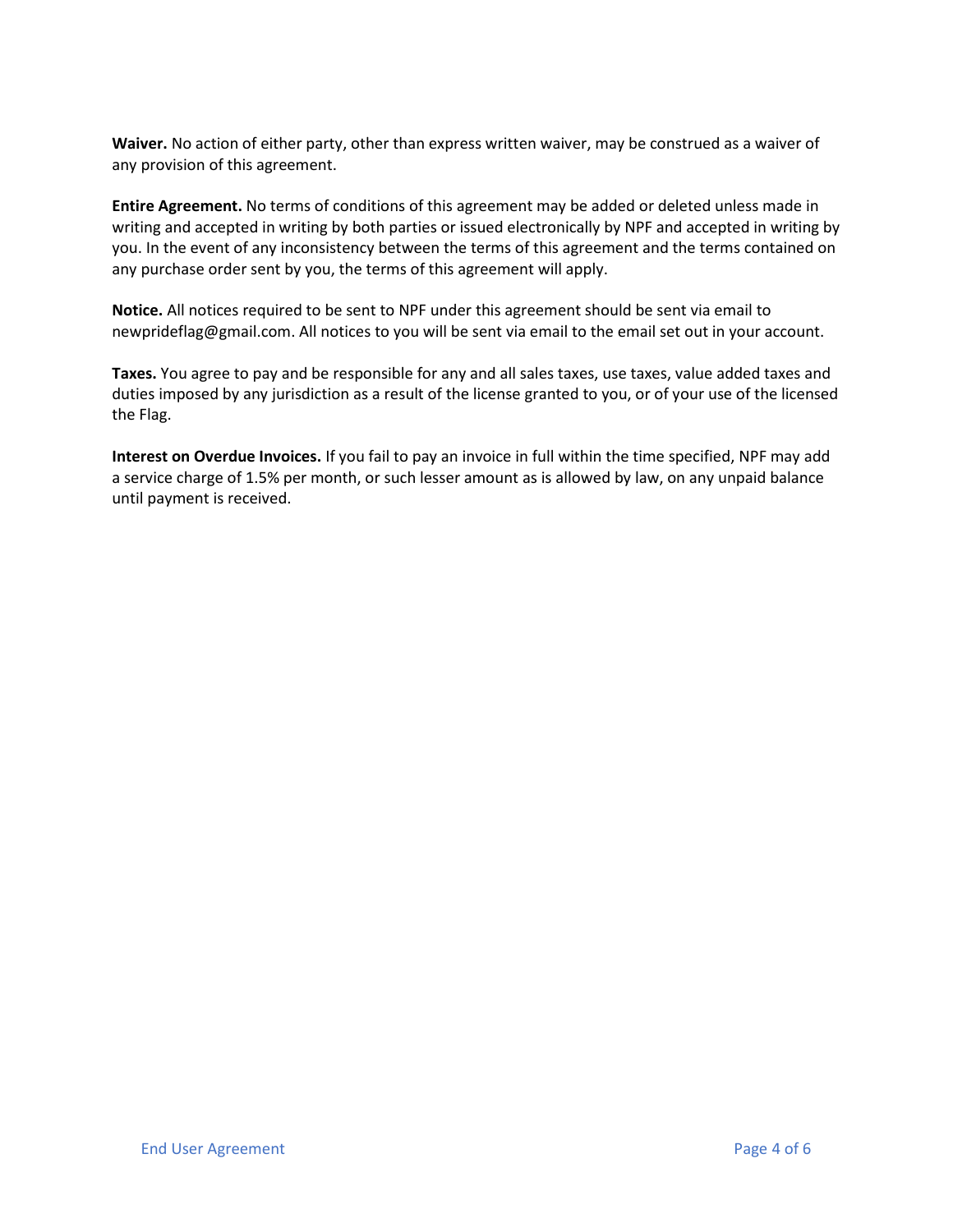| <b>Individual Use</b>                   |                                                        |
|-----------------------------------------|--------------------------------------------------------|
| <b>Usage</b>                            | <b>Fees</b>                                            |
|                                         | <b>Dollar Amounts Paid Yearly</b>                      |
|                                         | Percentages of Revenue Paid Quarterly                  |
| LGBTQIA2S+, BIPoC Individual Use        | Commercial Use-\$0                                     |
|                                         | Non-Commercial Use-\$0                                 |
| Non-LGBTQIA2S+ BIPoC Individual Use     | Commercial Use-50% Gross Revenue                       |
|                                         | Non-Commercial Use-\$0                                 |
| Non-LGBTQIA2S+ Non-BIPoC Individual Use | Commercial Use - 50% of Gross Revenue                  |
|                                         | Non-Commercial Use - \$150                             |
|                                         |                                                        |
|                                         | *Must also submit a summary of use as well as a        |
|                                         | detailed outline of the way the individual is creating |
|                                         | positive change for the QTBIPoC Community. *           |
| LGBTQIA2S+, Non-BIPoC Individual Use    | Commercial Use - 50% of Gross Profits                  |
|                                         | Non-Commercial Use - \$100                             |
|                                         |                                                        |
|                                         | *Must also submit a summary of use as well as a        |
|                                         | detailed outline of the way the individual is creating |
|                                         | positive change for the QTBIPoC Community. *           |